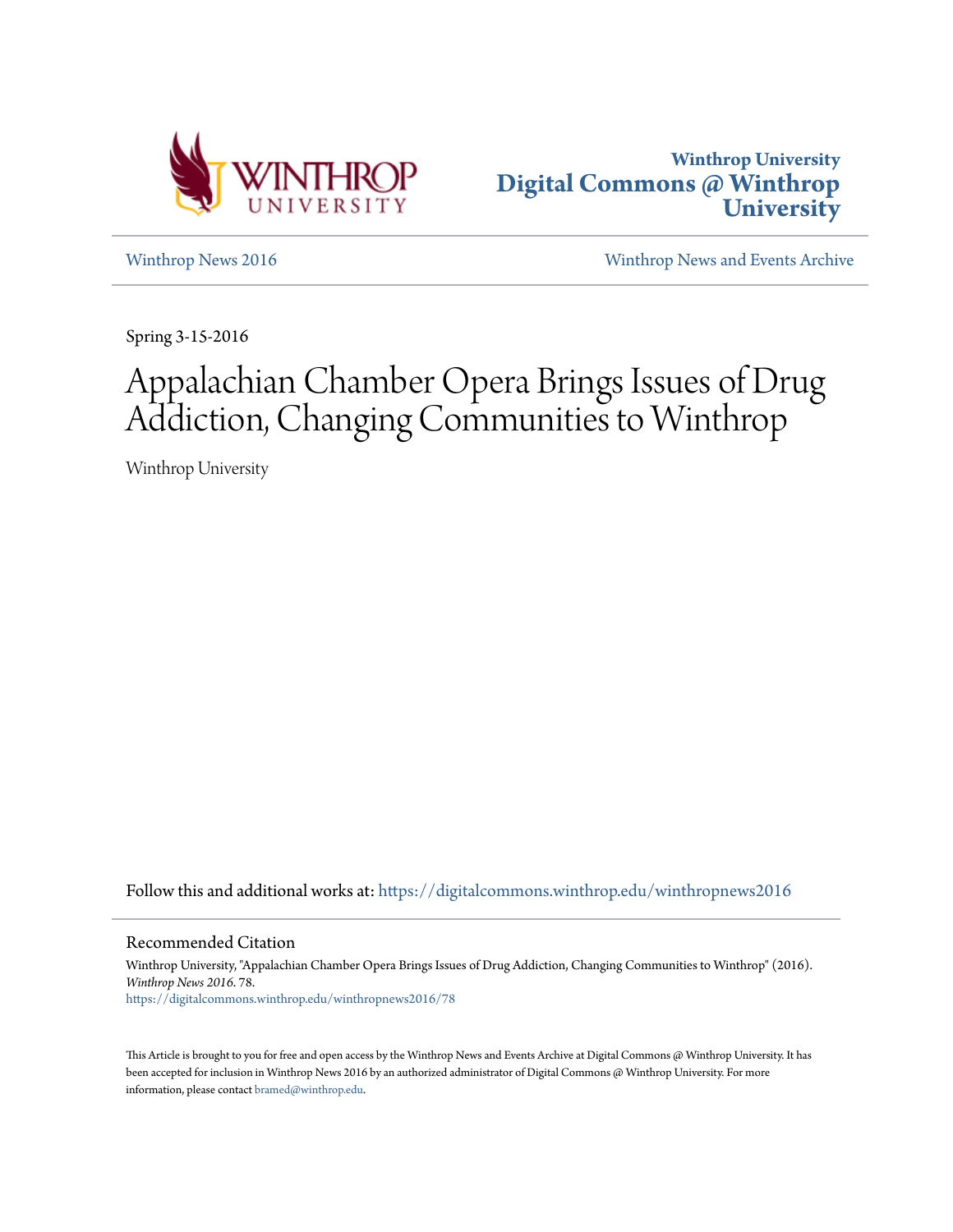

**AFFAIRS ATHLETICS GIVING**

**ABOUT ADMISSIONS & AID ACADEMICS STUDENT**

**O** SHARE

- 89 年 -

All News

Archives

RSS News Feeds

Winthrop in the News

03/15/2016 **Appalachian Chamber Opera Brings Issues of Drug Addiction, Changing Communities to Winthrop**

## **Quick Facts**

**D** "Dust in the Bottomland" will be at 7:30 p.m. on March 23 in Frances May Barnes Recital Hall.  $\blacksquare$  It is a free cultural event and open to the public.

ROCK HILL, SOUTH CAROLINA – **Composer Nate May** and **bass vocalist Andrew Robert Munn** combine contemporary opera and passions for environmental and economic justice in Appalachia in a live performance of **"Dust in the Bottomland,"** opening March 23 in Frances May Barnes Recital Hall at Winthrop University.

The concert begins at 7:30 p.m. and is free and open to the public. Their residency is sponsored by the Department of Music and the Global Learning Initiative. It is a cultural event.

"Dust in the Bottomland" grapples with issues of prescription drug addiction, mountaintop removal mining and the changing fabric of rural Appalachian communities in a 45-minute chamber opera written for bass, piano and electronic soundscapes.

May, a native West Virginian, and Munn met while undergraduates at the University of Michigan. May composed the work for Munn in 2013 and the duo toured the work throughout the Appalachian region, including a performance at the 2014 Appalachian Studies Association Conference. May and Munn presented at the 2014 Ecomusics and Ecomusicologies Conference and are co-authors of "Music and Coal Activism: Perspectives from the Field," an essay for the upcoming issue of Ecomusicology Review.

May maintains a close connection with Appalachia as he pursues his master's degree at Cincinnati Conservatory of Music. His work-in-progress, "State," for singer Kate Wakefield and Cincinnati's women's choir MUSE, is based on oral histories of Appalachians in Cincinnati and supported by a 2015 Appalachian Sound Fellowship from Berea College. His collaborations include the world-touring work "Spiral" by choreographer/dancer Wanjiru Kamuyu and "Kalahari Waits," the debut album of indigenous poetry and music trio Khoi Khonnexion, produced during a year in South Africa funded by a Reece Miller Scholarship from the Telluride Association.

Munn worked as a community organizer for environmental and economic justice in the coalfields of West Virginia from 2009-14. During this time, he worked with communities to oppose mountaintop removal coal mining and to place local environmental issues in the context of climate change and globalized capitalism. His work on land reform, economic transition in coal-dependent areas and civil disobedience was published and analyzed in The Journal of Appalachian Studies and Applied Anthropology, books published by Punctum, AK, and Atlantic Monthly Presses, and was featured in documentaries "The Last Mountain" and "Battle for Blair Mountain" on CNN. Andrew maintains an active performing schedule as he pursues his master's degree in the Bard Conservatory Graduate